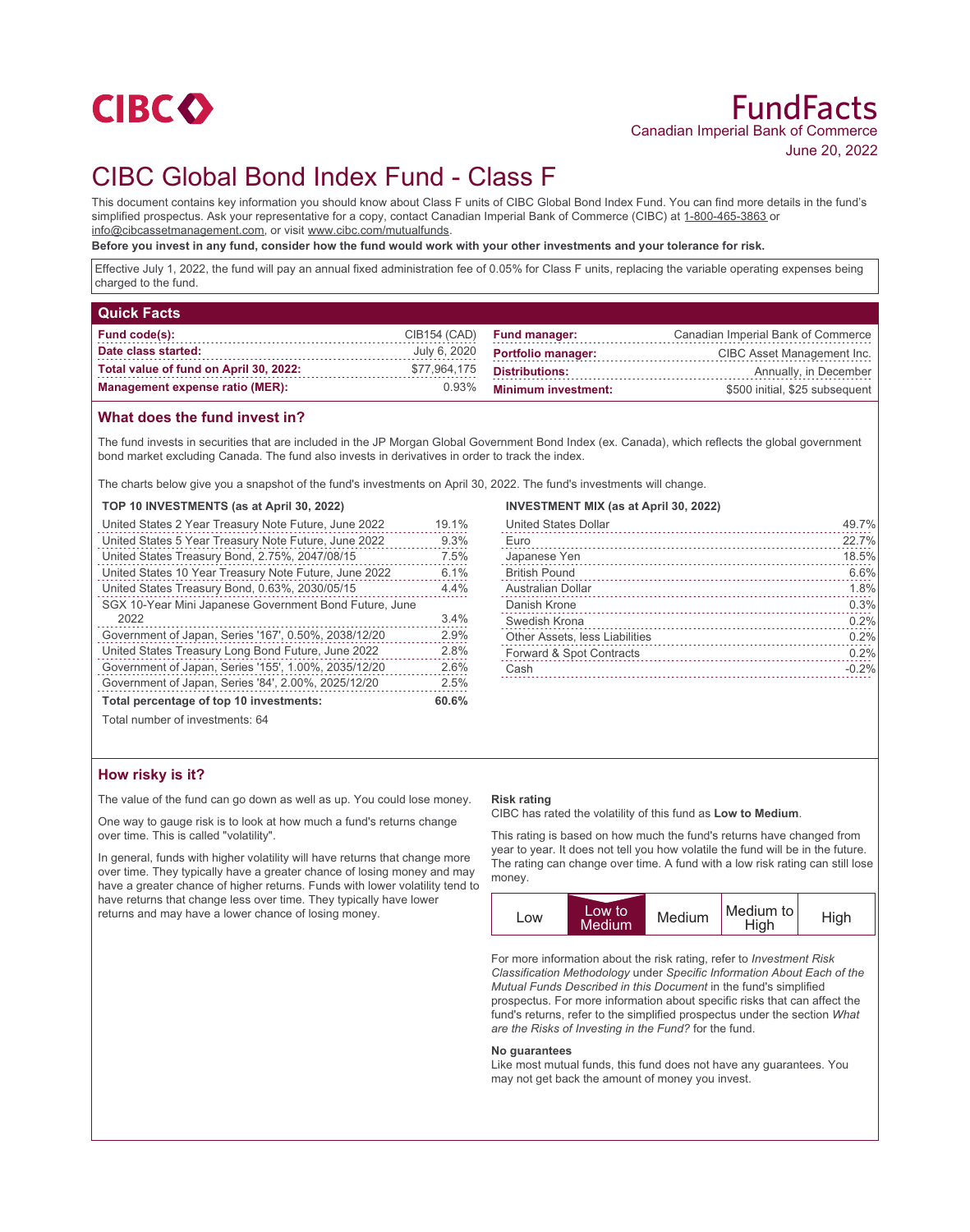# **How has the fund performed?**

This section tells you how Class F units of the fund have performed over the past year. Returns are after expenses have been deducted. These expenses reduce the fund's returns.

### **YEAR-BY-YEAR RETURNS**

This chart shows how Class F units of the fund performed in the past calendar year. The range of returns and change from year to year can help you assess how risky the fund has been in the past. It does not tell you how the fund will perform in the future.

| 20%<br>15%                                         |        |  |
|----------------------------------------------------|--------|--|
| 10%                                                |        |  |
| 5%                                                 |        |  |
| $0\%$                                              |        |  |
| $-5\%$<br>$-10\%$<br>$-15\%$<br>$-20\%$<br>$-25\%$ | $-6.1$ |  |
|                                                    |        |  |
|                                                    |        |  |
|                                                    | 2021   |  |

#### **BEST AND WORST 3-MONTH RETURNS**

This table shows the best and worst returns for Class F units of the fund in a 3-month period over the past calendar year. The best and worst 3-month returns could be higher or lower in the future. Consider how much of a loss you could afford to take in a short period of time.

|                    | <b>Return</b> | ∣ 3 months ending | If you invested \$1,000 at the beginning of the period |
|--------------------|---------------|-------------------|--------------------------------------------------------|
| <b>Best return</b> | $4.5\%$       | August 31, 2021   | Your investment would rise to \$1,045                  |
| Worst return       | $-7.2\%$      | April 30, 2021    | Your investment would drop to \$928                    |

#### **AVERAGE RETURN**

The annual compounded return of Class F units of the fund since July 6, 2020 was -10.1%. If you had invested \$1,000 in the fund on July 6, 2020, your investment would be worth \$823 as at April 30, 2022.

| Who is this fund for?                                                                                                                                               | A word about tax                                                                                                                                                                                                                                                                                                                                                                                                                                                                                  |
|---------------------------------------------------------------------------------------------------------------------------------------------------------------------|---------------------------------------------------------------------------------------------------------------------------------------------------------------------------------------------------------------------------------------------------------------------------------------------------------------------------------------------------------------------------------------------------------------------------------------------------------------------------------------------------|
| Investors who:<br>• are seeking returns similar to those of the JP Morgan Global<br>Government Bond Index (ex. Canada); and<br>• are investing for the medium term. | In general, you will have to pay income tax on any money you make on a<br>fund. How much you pay depends on the tax laws where you live and<br>whether or not you hold the fund in a registered plan such as a<br>Registered Retirement Savings Plan (RRSP) or a Tax-Free Savings<br>Account (TFSA).<br>Keep in mind that if you hold your fund in a non-registered plan, fund<br>distributions are included in your taxable income, whether you receive<br>them in cash or have them reinvested. |

# **How much does it cost?**

The following tables show the fees and expenses you could pay to buy, own, and sell Class F units of the fund. The fees and expenses - including any commissions - can vary among classes of a fund and among funds. Higher commissions can influence representatives to recommend one investment over another. Ask about other funds and investments that may be suitable for you at a lower cost.

We automatically convert eligible investors from Class F units into the Class F-Premium units of the Fund (bearing a lower management fee) when their investment amount in Class F units of the Fund, or their aggregated investment amount in Class F units and Class F-Premium units of the Fund, within a single account meets the minimum investment amount of Class F-Premium units of \$50,000. Eligible investors will benefit from a management fee decrease. See *Automatic conversion program* below under the sub-heading *Fund expenses*. If you no longer meet the minimum investment amount for Class F-Premium units, we may convert your Class F-Premium units back into Class F units which have a higher management fee. See *Purchases, Switches and Redemptions* in the Fund's simplified prospectus and speak to your investment advisor for additional details.

### **1. SALES CHARGES**

There are no sales charges payable when you buy, switch, or sell Class F units of the fund.